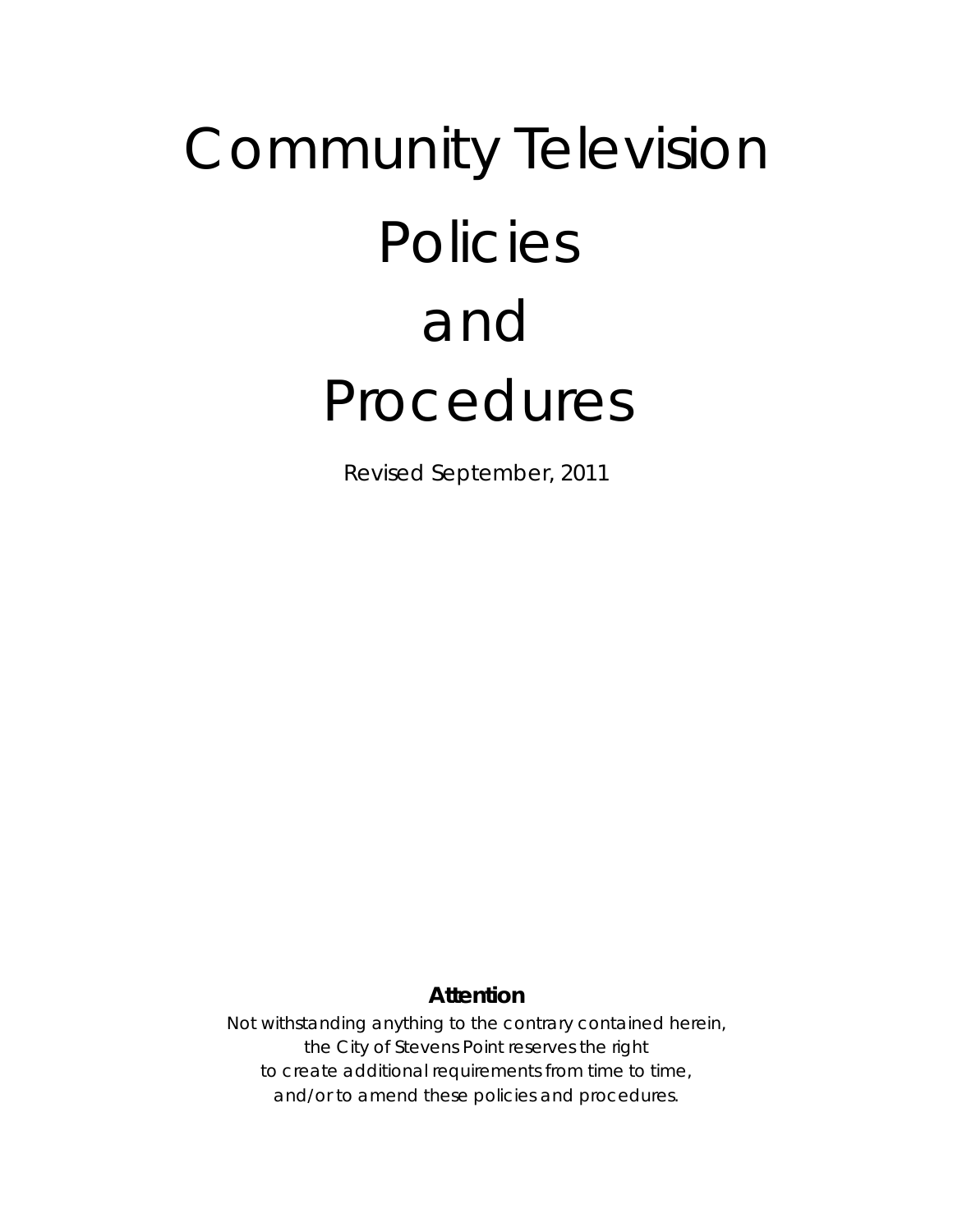# **Table of Contents**

| <b>Section 1 - Introduction and Definitions</b>                      | Page           |
|----------------------------------------------------------------------|----------------|
| 1.1 Introduction                                                     | 3              |
| 1.2 Definitions                                                      | 3              |
| <b>Section 2</b> - Cablecasting Programs                             |                |
| 2.1 Producer/Sponsor Responsibilities                                | 5              |
| 2.2 Technical Requirements                                           | 6              |
| 2.3 Disclaimer                                                       | $\overline{7}$ |
| 2.4 Channel Time Allotment                                           | $\overline{7}$ |
| <b>Section 3</b> - Using our Studio, Editing Facility, and Equipment |                |
| 3.1 First-time Use                                                   | 9              |
| 3.2 Non-resident Fee                                                 | 9              |
| 3.3 Reserving our Studio and/or Editing Facility                     | 9              |
| 3.4 Equipment                                                        | 10             |
| 3.5 Portable Equipment                                               | 10             |
| 3.6 Acknowledgment of Community TV                                   | 11             |
| 3.7 Rights to the Program                                            | 11             |
| 3.8 Production Deadline                                              | 12             |
| <b>Section 4</b> - Certification, Training, and Assistance Provided  |                |
| 4.1 Certification                                                    | 13             |
| 4.2 Cost of Certification                                            | 13             |
| 4.4 Hands-on Training                                                | 13             |
| 4.5 Staff Assistance                                                 | 13             |
| <b>Section 5 - Reproduction of Tapes&amp; DVDs</b>                   | 14             |
| <b>Section 6 - Disciplinary Actions</b>                              | 15             |
| Section 7 - Community Bulletin Board                                 |                |
| 7.1 Community Bulletin Board                                         | 16             |
| 7.2 Community Calendar                                               | 16             |
| <b>Section 8 - Policies Not All-Inclusive</b>                        | 17             |
| Appendix A-FCC Fact Sheet                                            | 18             |
| Appendix B - Example of a Program Responsibility Form                | 20             |
| Appendix C - Example of an Equipment Checkout Form                   | 21             |
| <b>Statement of Compliance</b>                                       | 22             |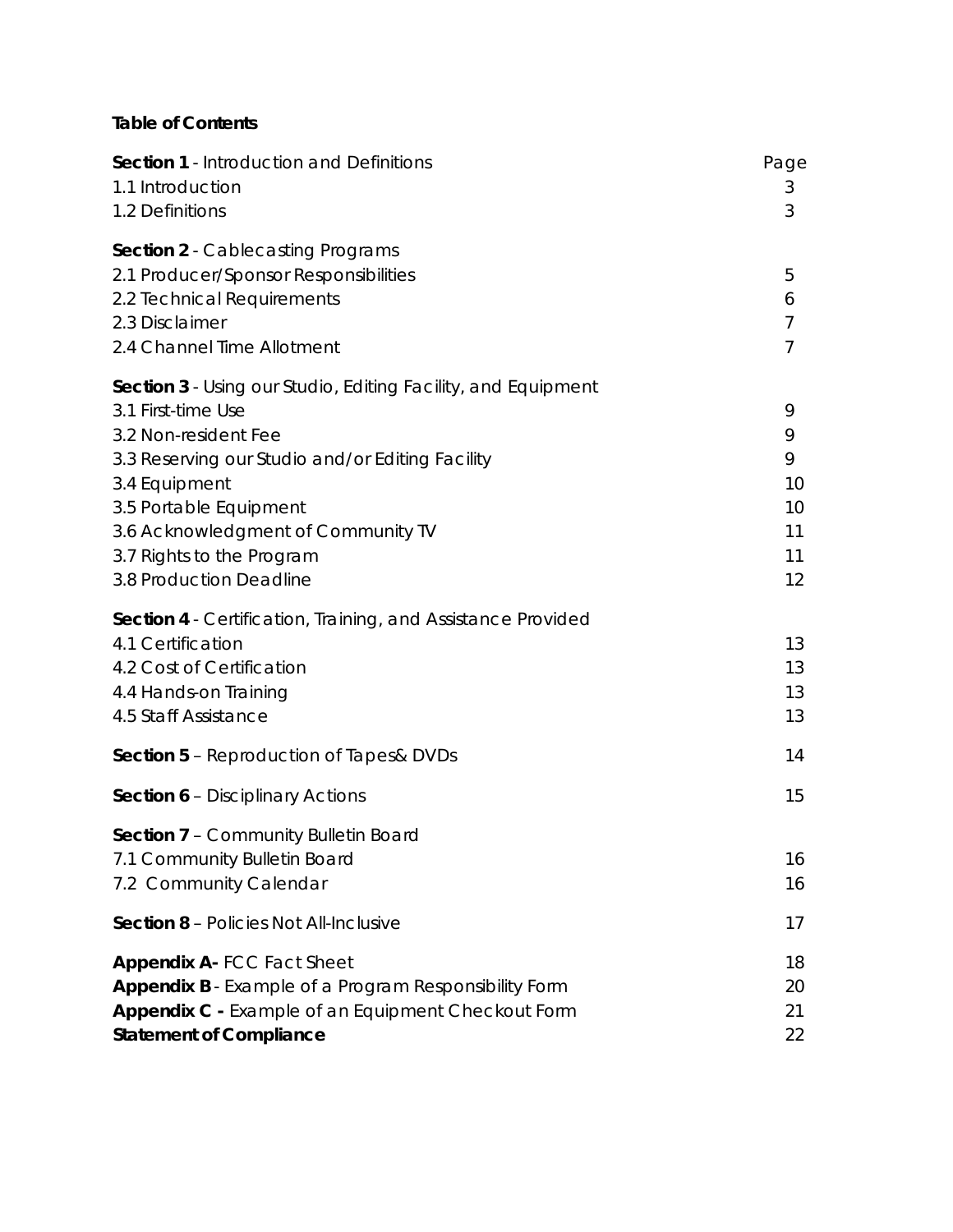#### **Section One Introduction and Definitions**

**1.1 Introduction -** Since the earliest days of Cable TV systems, the FCC had allowed cities and states to require a cable company to provide Public, Educational, and Government (PEG) channels, and funding for them, in exchange for the company's use of public rights-of-way (See Appendix A). Today, phone companies and others who provide TV service using public rights-of-way are also required to provide PEG channels and funding for them. Community Television, digital channel 984 and analog channel 95, is Stevens Point's Public and Government Access TV channel.

The FCC allows franchising authorities to make reasonable rules for the use of PEG channels, as long as the rules are not based on the content of the programming. Such rules are set forth in these policies in order to ensure fair and non-discriminatory public access to the Community TV channel, equipment, and facilities.

Government use of the Community Television channel, equipment, and facilities is not necessarily addressed in these policies. Channels 983/98 and 982/99 are Educational Access Channels, but are not under the direct management of the City of Stevens Point, so use of those channels is also not addressed in these policies.

**1.2 Definitions –** The following definitions apply throughout these policies.

**Community Television** – Community Television is the Public and Government Access TV Channel (Analog Channel 95, Digital Channel 984) operated by the City of Stevens Point. Community Television may be referred to as "Community TV," "us," and "we" in these policies. Community TV is managed by the TV Coordinator, an employee of the City of Stevens Point. The TV Coordinator and other Community TV Staff may be referred to as "Staff" or "we" herein.

**Producer** – The Producer is the person ultimately responsible for the making of a TV program. The Producer is responsible for all people working on the program, all equipment used in making the program, and making all arrangements with Community TV. The Producer is solely responsible for the content of the program. Other Producer responsibilities are defined throughout these policies. The Producer may be referred to as "you" in these policies.

**Sponsor** – Anyone who submits a program to be played on Community TV is considered the Sponsor of the program if they did not produce the program themselves. The Sponsor is solely responsible for the content of the program, just as if they had produced it themselves, and must have permission from the program's actual Producer or copyright/license holder to cablecast the program. The Sponsor may be referred to as "you" in this handbook.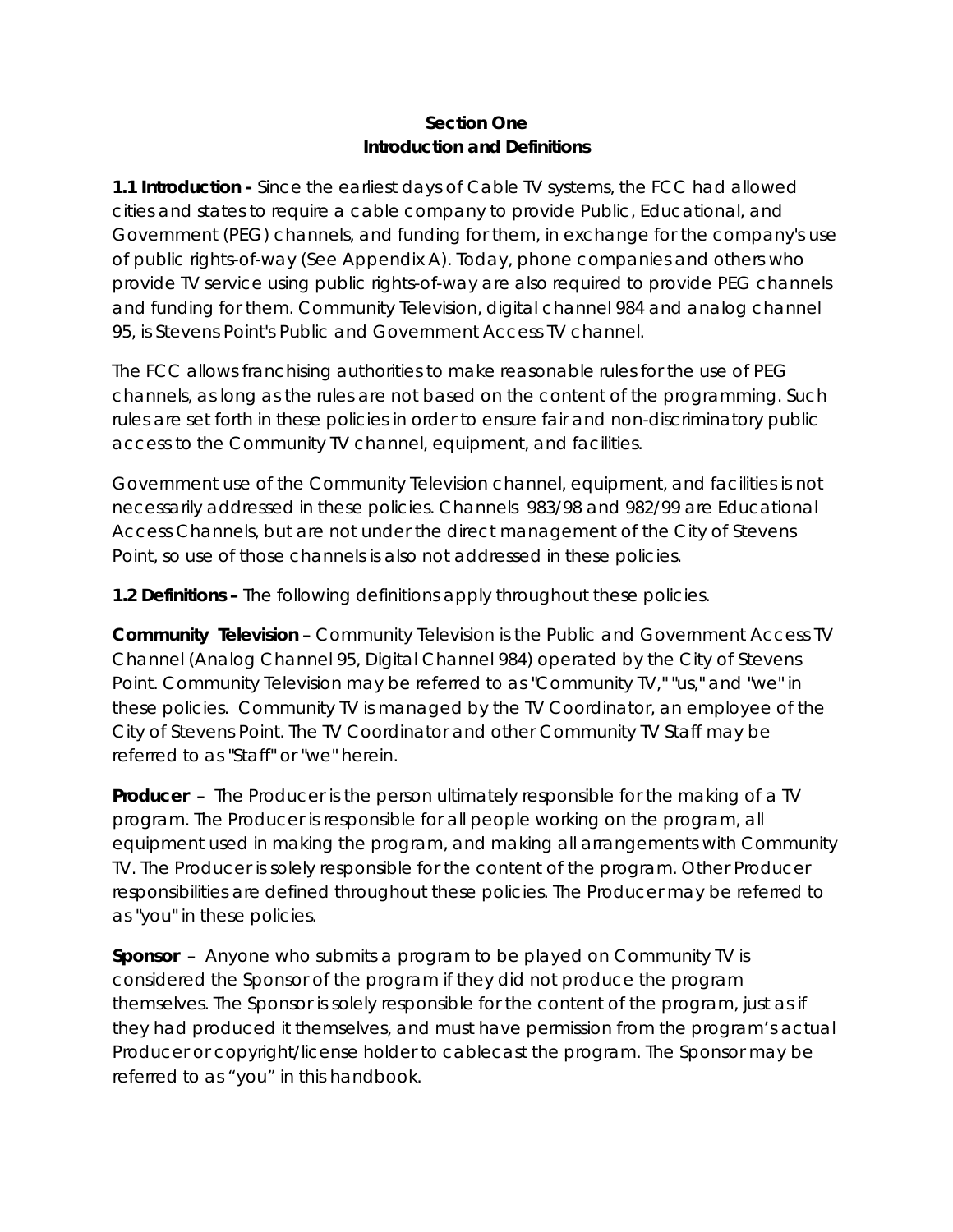**Viewing Area** – For the purposes defined in this handbook, the Community TV viewing area includes those municipalities within Portage County where Community TV can be viewed on the analog tier of our local cable system, including Stevens Point, Plover, Hull, Whiting, Park Ridge, and parts of other municipalities. Municipalities outside of Portage County where Community TV is seen on the digital tier, or on the Internet - but not the analog tier - are not included in our viewing area for purposes defined in this policy handbook.

**Volunteer** – A volunteer is any person involved with the making of a TV program who is not the Producer or Community TV Staff. Volunteers are not responsible for the content of the program – such responsibility is solely the Producer's.

**Program, Educational Access** – An Educational Access program is any program produced, directed, engineered, and otherwise made and/or sponsored by or for an educational institution or a representative of one. Educational Access programs are not played on Community TV, but can be submitted to one of the two Educational Access Channels in Stevens Point.

**Program, Government Access** – A Government Access program is any program produced, directed, engineered, and otherwise made by government agencies or employees including, but not limited to, the city's TV Coordinator and other Staff. Government Access programs provide a means of communication between units of government and their constituents, and/or provide other public services through the medium of cable television. These policies and procedures do not necessarily apply to Government Access programs and their Producers.

**Program, Public Access** – A Public Access program is any program produced, directed, engineered, and otherwise made and/or sponsored by a member of the general public. Persons wishing to produce or sponsor programs to be cablecast on Community TV must be residents of the Community TV viewing area or must be official representatives of a group or organization that is located or headquartered in the Community TV viewing area (for example: a Board member of a non-profit organization in Stevens Point may submit a program on that organization's behalf even is that person does not live in the Community TV viewing area).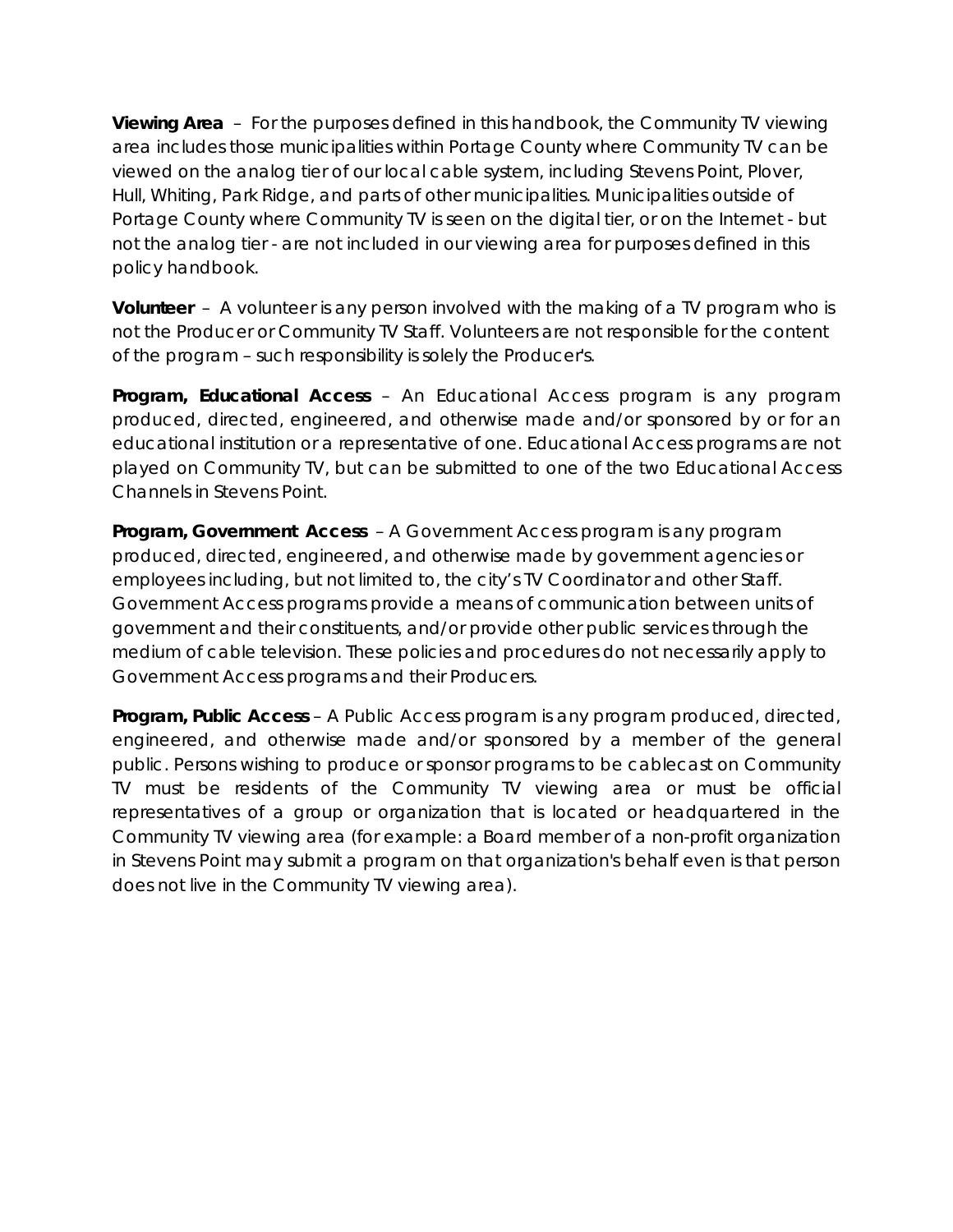# **Section Two Cablecasting Programs**

**2.1 Producer/Sponsor Responsibilities** - A Program Responsibility Form must be signed by the Producer or Sponsor of any program before the program will be scheduled for cablecasting on Community TV. The signer of the Program Responsibility Form must be a resident of our viewing area and at least 18 years of age.

 Requests to have a program scheduled for cablecasting may be submitted no more than one month in advance and no less than one week in advance of the requested cablecasting date. Refer to Section 2.3 of these policies for details about time allotment.

The program on tape or DVD and the signed Program Responsibility Form must be submitted no less than one week in advance of the cablecasting date or the program may be held off the schedule and the scheduled cablecast time slot may be given to another program.

Tapes and DVDs of regularly-scheduled series programs must be submitted no later than 4:00 p.m. the day before the program is scheduled to play, with the exception of programs scheduled to play on Mondays which must be submitted no later than 9:00 A.M. on Monday. Tapes or DVDs left in our after-hours drop box after 7:30 A.M. on weekdays will not be retrieved until the next business day. Do not use the after-hours drop box when the building's front office is open (Monday – Friday, 7:30 A.M. to 4:00 P.M.).

The Producer or Sponsor of any program cablecast on Community TV is responsible for the program's content and agrees to indemnify, save, and hold harmless Community TV, the servicing cable system, the City of Stevens Point and its employees, and any volunteers involved with the production of the program from and against any and all liability, claim, judgment, action, loss, cost damage, injury (including death) or expense (including attorneys' fees), arising out of or resulting from their program.

The Producer or Sponsor is responsible for making all appropriate arrangements and obtaining all appropriate clearances from broadcast stations, networks, music licensing organizations, performers, performers' representatives, and without limitation by this list, any and all other persons as may be necessary for authorization to edit and/or cablecast the material in their program.

If Community TV receives a complaint or inquiry about a program, we may provide the complainant/requestor with the name and contact information of the program's Producer and/or Sponsor, as required by Wisconsin Open Records Law.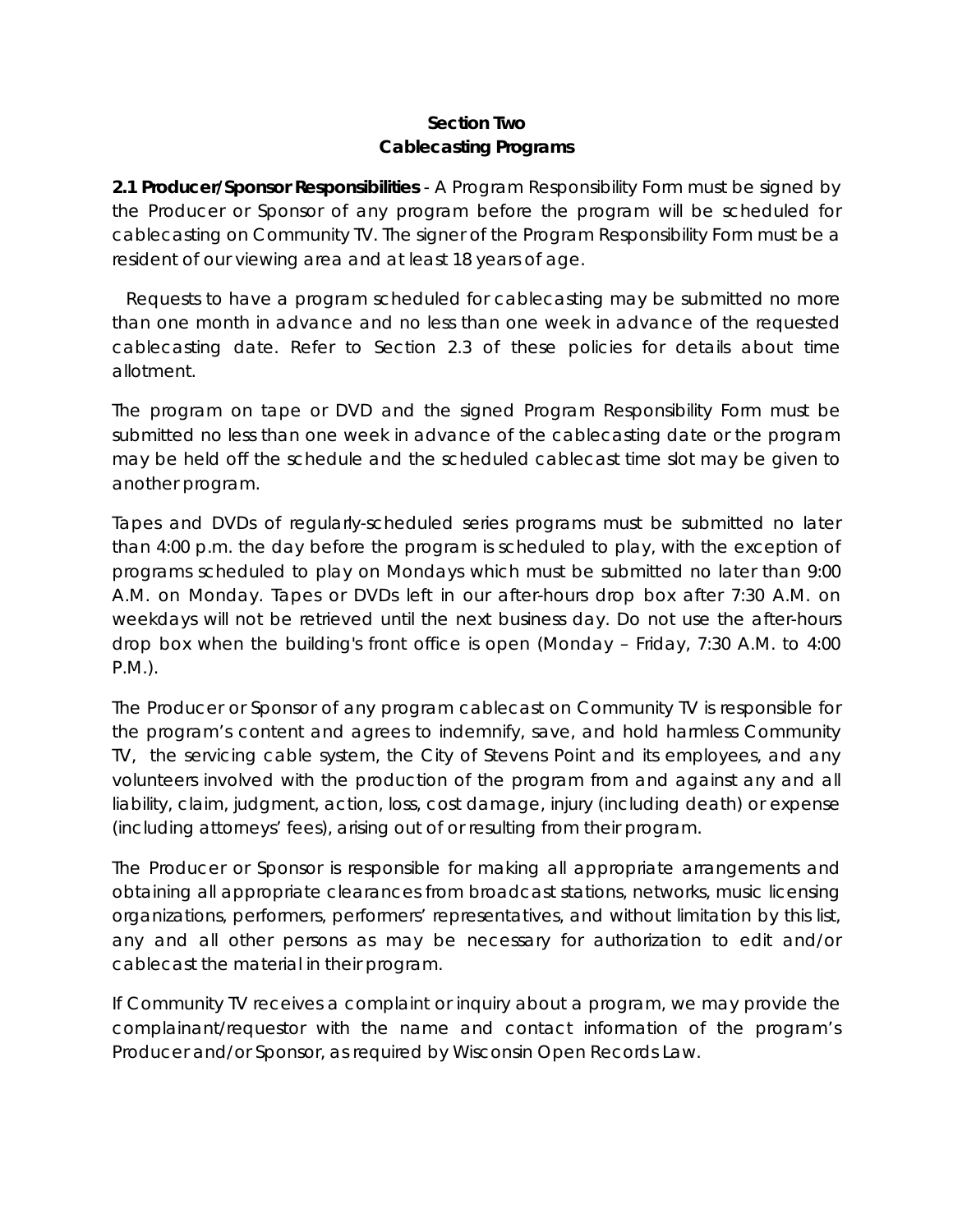The Producer or Sponsor of any tape or DVD submitted to Community TV for cablecasting is required to pick up the tape or DVD from our office no more than two weeks after the program's scheduled cablecast date. Any tape or DVD left at Community TV more than two weeks after its scheduled cablecast date may be erased or otherwise disposed of.

It is the responsibility of the Producer or Sponsor to find out when the program is scheduled to be cablecast, and they should not expect us to contact them regarding this schedule. Community TV's schedule is published on the city web site, StevensPoint.com/TV.

Community TV assumes no responsibility for tapes or DVDs submitted for cablecasting, including, but not limited to, damage, loss or theft, and/or partial or complete erasure of the program or information recorded on the tape or DVD. Do not give us your ONLY copy of any tape or DVD if it is irreplaceable and you are concerned about something happening to it.

**2.2 Technical Requirements for Pre-Recorded Programs** - It is the responsibility of the Producer or Sponsor to be sure any program meets the following technical requirements before the program will be scheduled for cablecasting:

1. Programs on video tape must be immediately preceded by at least five (5) seconds of recorded black. Programs on DVD need not have more than one (1) second of black before the program.

2. Programs on video tape must be immediately followed by at least five (5) seconds of recorded black. Programs on DVD need not have more than one (1) second of black at the end of the program.

3. Home-made video tapes must be cued to the very END of the program, at the very beginning of any recorded black. Professionally-produced video tapes can be rewound IF the exact length of the program in hours, minutes, and seconds is clearly written on the tape's spine label. If you are not sure if the program is professionally produced, assume it is not.

4. Videotapes and DVDs must not have anything else recorded on them before or after the program (for example, video of people milling around before and after your event started, or video of your feet as you walked around not realizing the recorder was on). If it's not black and you do not want it to be seen on TV, do not include it on your tape or DVD – talk to us about how to insert black over the top of unwanted video.

5. Video tapes must have no breaks in their control track (does not apply to DVDs).

6. Video tapes made from a recorder with adjustable speeds must be recorded in SP (Standard Play) speed (typically 2 hours or less of recording time).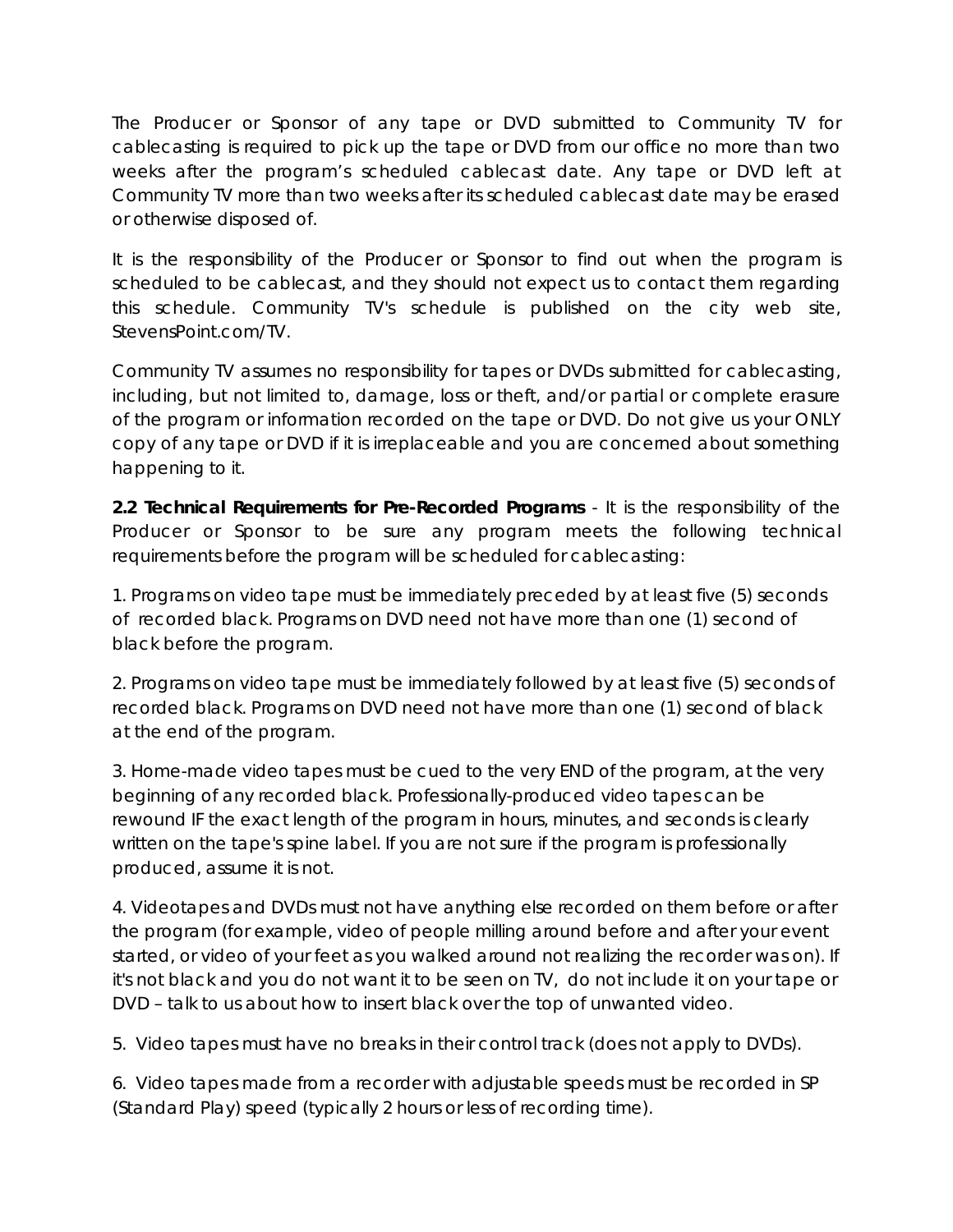Producers and Sponsors may use our equipment and facilities to edit their programs to meet our technical requirements. Refer to Section 2.4 of these policies for details.

**2.3 Disclaimer** - Immediately before and/or after all Public Access Programs, Community TV will cablecast a disclaimer which clearly reads as follows:

"The viewpoints expressed in programs seen on this channel are not necessarily those of Community Television, the servicing cable system, or the City of Stevens Point or its employees. Each program's producer or sponsor is responsible for the program's content."

**2.4 Channel Time Allotment** - First priority for channel time will be given to Government Access programs including, but not limited to, live and videotaped coverage of Stevens Point Governmental meetings, Portage County Board of Supervisors meetings, and Stevens Point Area School Board meetings.

Priority will then be given to locally produced Public Access series programs with reserved weekly or monthly time slots, and then to non-locally produced Public Access series programs with reserved time slots.

Priority will then be given to other locally produced Public Access programs on a firstcome, first-served basis, and finally to other non-locally produced Public Access programs on a first-come, first-served basis.

Community TV Staff will use the following guidelines to determine the number of times any single program or episode of a weekly or monthly series program may play in any given 4-month period:

- 1. Locally produced Public Access series programs -
- A. Half-hour episodes may play eight times.
- B. One-hour episodes may play four times.
- 2. Non-locally produced Public Access series programs -
- A. Half-hour episodes may play six times.
- B. One-hour episodes may play three times.
- 3. Any other locally produced Public Access program -
- A. Half-hour programs may play six times.
- B. One-hour programs may play three times.

4. Any other non-locally produced Public Access program may play six times.

Public Access programs under 15 minutes in length may be repeated back-to-back with itself, and if played like that will be considered as a single half-hour program when using the formula above.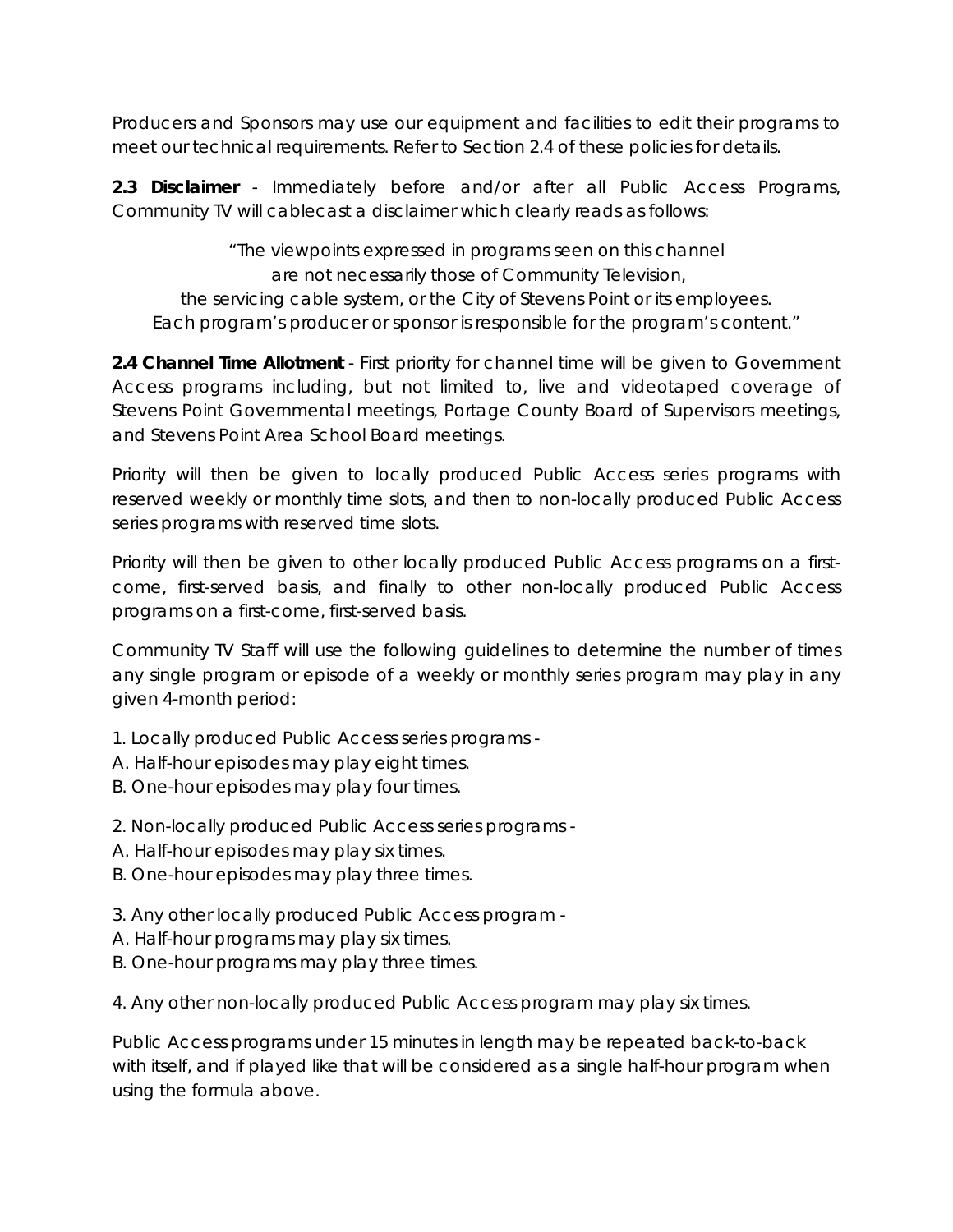If excess time in the schedule allows, we may adjust the formula (as listed above) to increase the number of times Public Access programs and episodes play, but ALL Public Access programs will be treated the same regardless of their content.

If there is not enough time in the schedule to allow all programs to play the number of times listed in this policy, we may adjust the formula (as listed above) to decrease the number of times Public Access programs and episodes play, but ALL Public Access programs will be treated the same regardless of their content.

Community TV might play any program in our "library," even if that program has already played the maximum number of times normally allowed, in order to fill occasional openings in the schedule, but not to regularly repeat a particular program or series in excess of the number of times allowed by the formula.

Time slots may be reserved no more than one month in advance and no less than one week in advance of the requested cablecasting date unless approved by Staff.

Reserved weekly or monthly time slots, when available, may be given to series programs with special consideration given to programs produced by Community TV Certified Producers, programs presenting dated material, programs with audience building needs, and other factors which Community TV considers to be in the best interest of the program and our overall cablecasting schedule, without regard to the program's content.

Reservations for weekly or monthly series time slots may be made no more than one month in advance and no less than one week in advance of the first cablecasting date requested. The time slots will be reserved for no more than twelve (12) months.

Producers or Sponsors of series programs will be considered in default of their responsibilities and may have their time slot reservation canceled and/or be restricted from series time slots temporarily or completely for any of the following reasons:

1. Failure to produce a new program two episodes in a row without giving us notice 24 hours prior to the program's scheduled cablecast time.

2. Failure to produce a new program three episodes in a row for any reason, unless special arrangements were made in advance.

3. Repeated violation of any Community TV rules, policies, or procedures.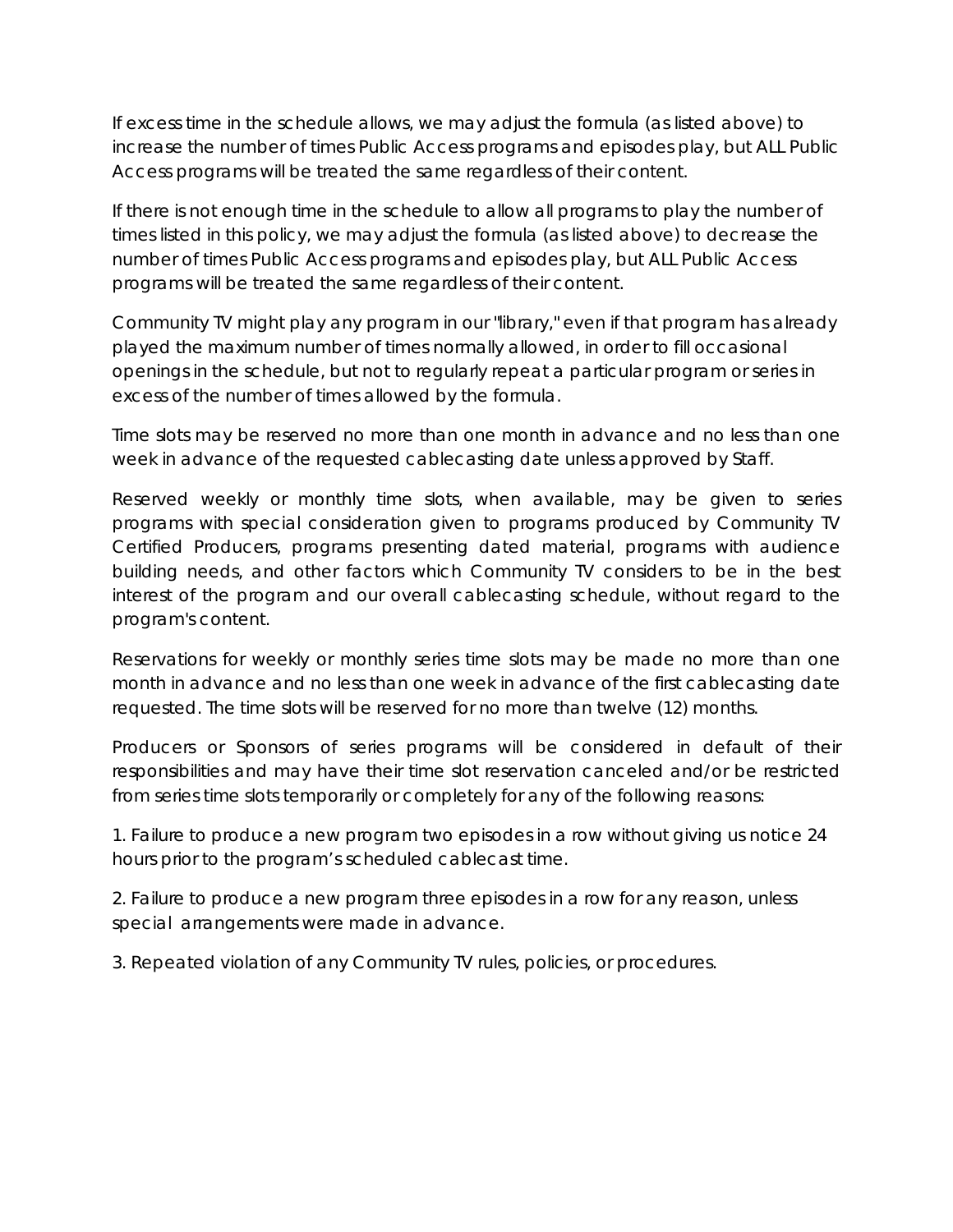## **Section Three Use of our Studio, Editing Facility, and Equipment**

**3.1 First-time use** - Any individual, or any community group or nonprofit organization represented by an individual who resides within the City of Stevens Point and is at least 18 years of age may reserve our studio for a free one-hour session annually to produce a program to be cablecast on Community TV. We will provide one staff member or qualified volunteer (at our discretion) to operate the equipment. If you require or desire more than one person's assistance, you must provide your own technical crew. We will provide them with the training they need to operate our equipment - free of charge.

Anyone who chooses to use our studio for more time in a year, or who wants to use our editing systems to produce a program must first become a Certified Producer. Refer to Section Four of these policies for details.

**3.2 Non-resident Fee -** Upon payment of a Non-resident Usage Fee of \$20, any individual (or any community group or nonprofit organization represented by an individual) who resides within our viewing area, but not within the City of Stevens Point, and is at least 18 years of age may reserve our studio for a one-hour session annually to produce a program to be cablecast on Community TV.

**3.3 Reserving our Studio and/or Editing Facility** - First time users, as defined above, and Certified Producers in good standing may reserve our studio and/or editing facility to produce a program to cablecast on Community TV. Reservations may be made no more than one month in advance and no less than one week in advance. Walk-ins may be allowed if Staff and facilities are available. A Producer may only use the studio and/or editing facility to produce one program at a time.

First priority for studio and editing facility use will be given to the production of Government Access programs. Second priority will be given to production of weekly and monthly Public Access series programs with reserved cablecast time slots. Priority will then be given to production of other Public Access programs.

Community TV Staff will schedule studio and editing facility time for the production of both Government and Public Access programs.

Certified Producers may reserve a three hour studio or editing session for the production of a program. Certified Producers may reserve more than one session if necessary, but there will be a three hour break between sessions, unless approved by Staff.

Cancellations of reservations for studio, editing facility, and/or equipment use will be made at least 24 hours in advance. In cases of circumstances beyond the Producer's control requiring cancellation of reservations, the Producer should notify Community TV as soon as possible.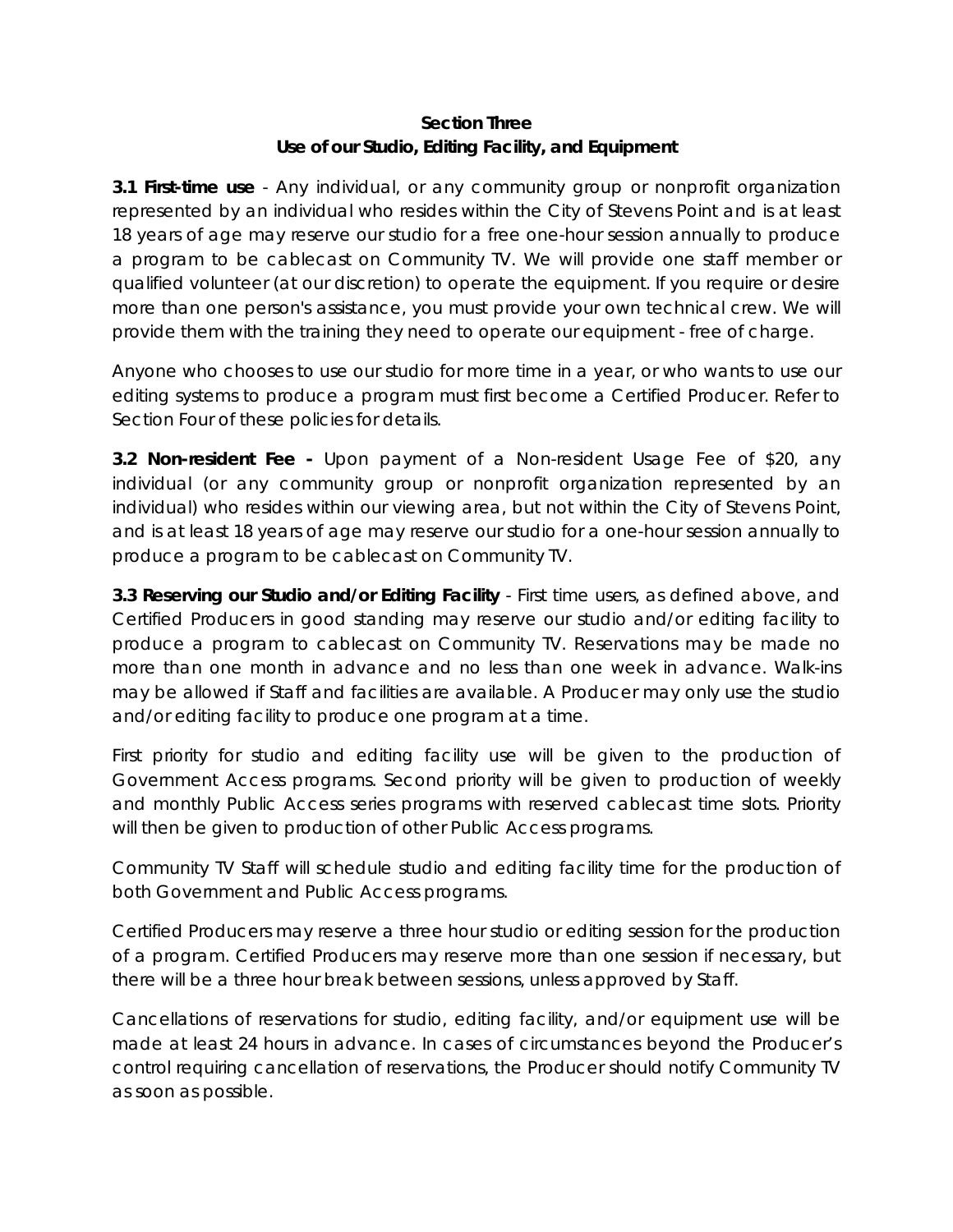All persons using our studio, editing facility, and/or equipment will follow these policies and those posted on our premises or be subject to disciplinary action.

All studio and editing sessions will take place during our normal hours of operation when a staff member is on the premises. "Normal" hours of operation vary. Talk to Community TV Staff for details.

**3.4 Equipment** - Equipment provided by Community TV for any studio session will include:

- A. Three studio cameras connected to a video switching/mixing system with character generated graphics.
- B. Three microphones connected to an audio switching/mixing system.

C. Lights.

- D. A computer character generator for making titles.
- E. A VTR, DVD recorder, or hard drive for recording, and blank media.

A list of other equipment available for use in our studio is available to Certified Producers who wish to reserve such equipment. The request for this equipment should be submitted to Community TV as soon as possible when reserving a studio session, but will be accepted as late as 24 hours in advance of the session if the equipment is available.

Only Community TV Staff and Certified Producers and Volunteers who are qualified (as determined by Staff) may operate our equipment. Refer to Section Four of this handbook for details.

**3.5 Portable Equipment** - Some portable equipment, which may be removed from the Community TV premises, will be available for checkout by Certified Producers who have reached the certification level required to operate that equipment. Such equipment might include camcorders, tripods, microphones, audio mixers, lights, etc.

All portable equipment will be picked up and returned as arranged by Staff. Late fees may be charged to anyone in violation of the arrangement.

A \$100 security deposit, payable in cash or check, is required of anyone checking out portable equipment. The security deposit is to be paid to "City of Stevens Point" before the equipment leaves the Community TV premises. The City of Stevens Point may, at its option, withhold and/or debit the security deposit to pay any late fees owed or to repair or replace any equipment that was damaged while it was checked out.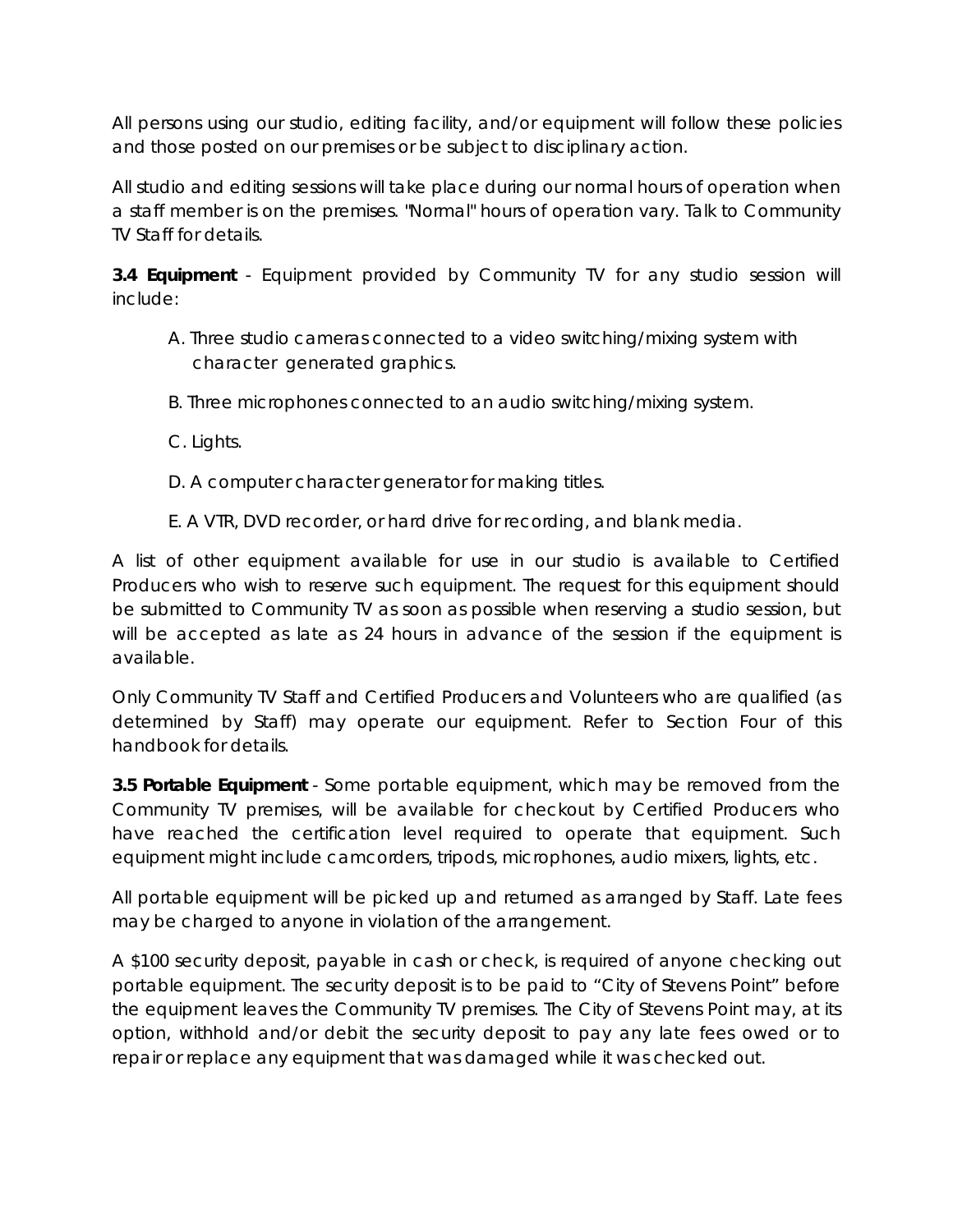Producers are financially responsible for any damage to or theft of Community TV's equipment while it is in their use, even if the equipment does not leave our facility. Should a piece of equipment be damaged, the damage will be assessed by Staff and charged to the Producer with privileges suspended and any security deposit withheld until payment for repair or replacement of the equipment is received.

Producers are responsible for any claims arising out of their use of Community TV's equipment and/or facilities and agree to indemnify, save and hold harmless Community TV, the servicing cable system, the City of Stevens Point and its employees, and any volunteers involved with the production of their program against any such claims or any claims arising out of the use of the material in their program to be cablecast on Community TV or any breach of the signed Program Responsibility Form and/or Statement of Compliance with Community TV Policies, including, but not limited to, any claims in the nature of libel, slander, invasion of privacy or publicity right, noncompliance with applicable laws, and unauthorized use of copyright materials.

**3.6 Acknowledgment of Community TV** - Anyone using our studio, editing facility, and/or equipment will include a graphic at the end of their program, immediately following the end of the program content or any end credits, which clearly reads as follows:

> Production Facilities provided by Community Television StevensPoint.com/TV 715-346-1535 (Year of Production)

**3.7 Rights to the Program** - Community TV reserves the following rights to any program produced using our studio, editing facility, and/or equipment:

- 1. The videotape or DVD master is the property of the City of Stevens Point.
- 2. Community TV may cablecast the program at any time.
- 3. We may use the entire program or edited portions of the program as a promotional tool for Community TV or as an instructional tool.
- 4. We may make and distribute or sell a copy to anyone who requests one.

After the program is scheduled to be cablecast on Community TV, the Producer may purchase a copy of the program. The Producer will then have the right to make and sell other reproductions from their copy, to submit their copy or copies to other cable or broadcast stations to telecast, or to do whatever else they want with their copy.

We will keep all videotape and DVD masters for at least one month after the program's first cablecast date. We will not guarantee how long we will keep the master after that,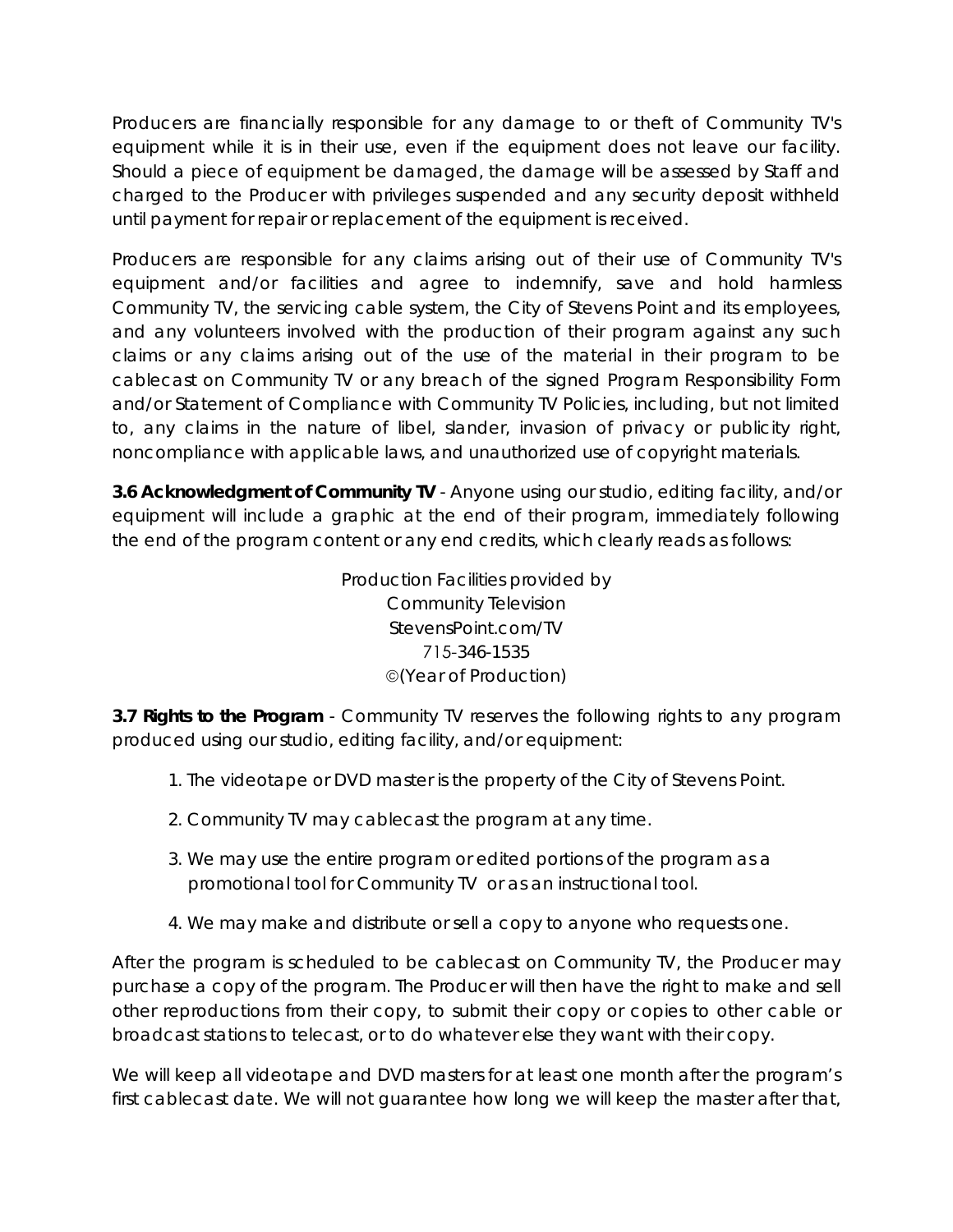if at all. Producers who wish to purchase a copy of their program are encouraged to do so as soon as possible within that one-month timeframe.

Refer to Section Six of this handbook for details about reproducing tapes and DVDs.

**3.8 Production Deadline** - A Producer who uses Community TV's studio, editing facility, and/or equipment will submit their finished program for cablecasting within one month of use or be subject to disciplinary action. An extension of time may be granted at the discretion of Community TV Staff if sufficient need for an extension and a plan for finishing the program exists.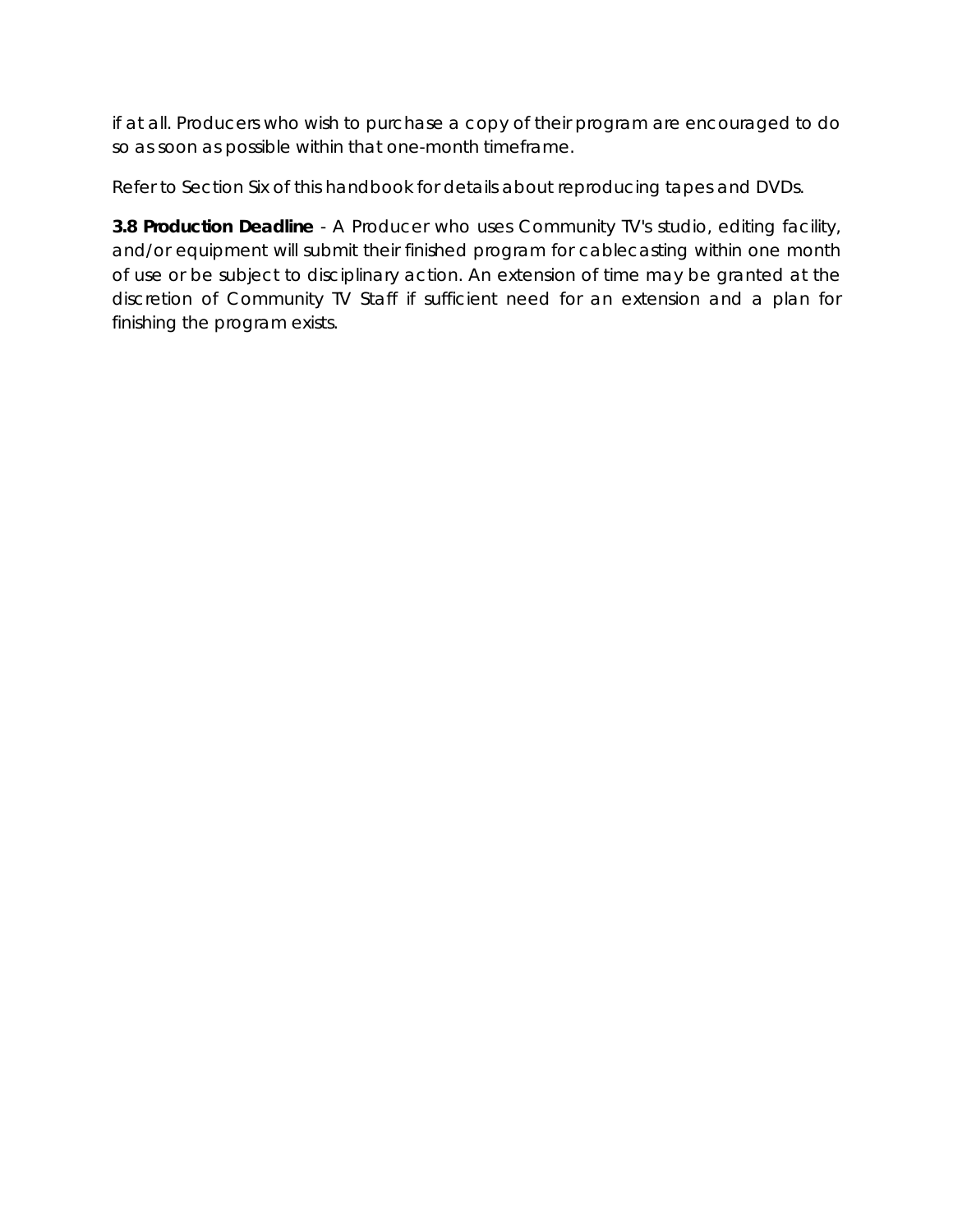#### **Section Four**

# **Certification, Training, and Assistance Provided by Community TV**

**4.1 Certification** - As mentioned in other sections of these policies, the following individuals, groups, and/or organizations may become Community TV Certified Producers:

- 1. Anyone who wants to use our studio, editing facility, and/or equipment, beyond their first one-hour session annually.
- 2. Any Producer who wants to check out any of our portable equipment.

Anyone who wants to operate any of our equipment to assist a Producer in making a program will first become a Certified Volunteer.

**4.2 Cost of Certification** - The categories of certification and their annual costs are as follows:

- 1. Individual \$20.
- 2. Group \$50.
- 3. Volunteer Successful completion of required training sessions.

Individuals or organizations who reside within the Community TV viewing area but not within the City of Stevens Point will pay the Non-resident Usage Fee described in Section 3.2, in addition to the above fees, before certification privileges will begin - even if they chose to skip the one hour introductory studio session.

**4.4 Hands-on Training** - We will provide hands-on training sessions to Certified Producers and Volunteers as necessary. The length of such training sessions will be determined by Community TV Staff and will vary according to the skill being taught. The sessions will be preplanned and organized in such a way as to be as effective as possible for anyone receiving the training.

Training sessions will be scheduled no more than one month and no less than one week in advance of the requested date. Training sessions will take place on the Community TV premises and during normal office hours, unless otherwise arranged by Staff.

**4.5 Staff Assistance** - After completing any hands-on training session as mentioned above, assistance available from Community TV Staff will be limited to answers to technical questions except in cases of technical problems or other emergencies.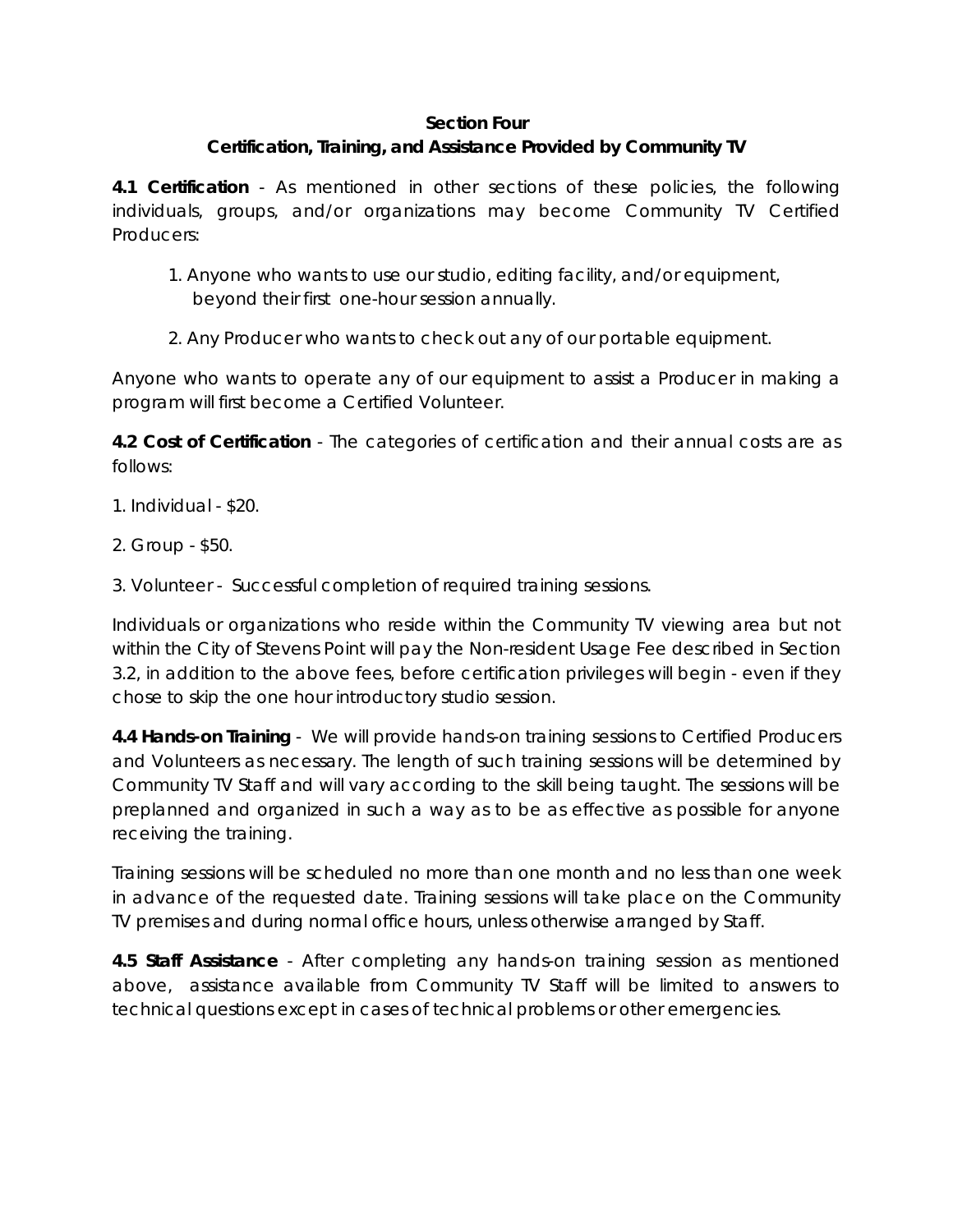# **Section Five Reproduction of Tapes and DVDs**

**5.1 Reproduction of recorded programs** - Community TV may make and distribute or sell copies of any videotaped program produced by anyone using our studio, editing facility, and/or equipment. The following rules will apply:

1. We will not copy, or allow to be copied, in part or in its entirety, any program until after it has been scheduled to be cablecast.

2. The fee for making a copy of a program is \$2.50 per 15 minutes of program length. Time will be rounded up or down to the nearest 15 minutes. The minimum fee for any copy is \$2.50, the maximum fee is \$25. The fee must be paid before the copy is made.

3. We will notify the person purchasing the copy as soon as the copy is made. Any copies left at Community TV one month after they have been made will be considered abandoned and will become the property of the City of Stevens Point.

4. We do not keep blank video tapes in stock. Persons requesting copies on DV, Mini DV, S-VHS, or VHS tapes must provide their own tape. We do provide blank DVDs.

5. There will be absolutely no refunds.

We will not make copies of any other programs cablecast on Community TV because we do not own the master, nor do we have the right to make copies of such programs.

Government Meetings seen on Community TV are public records. The cost of copies of government meetings is established by the City Clerk's office.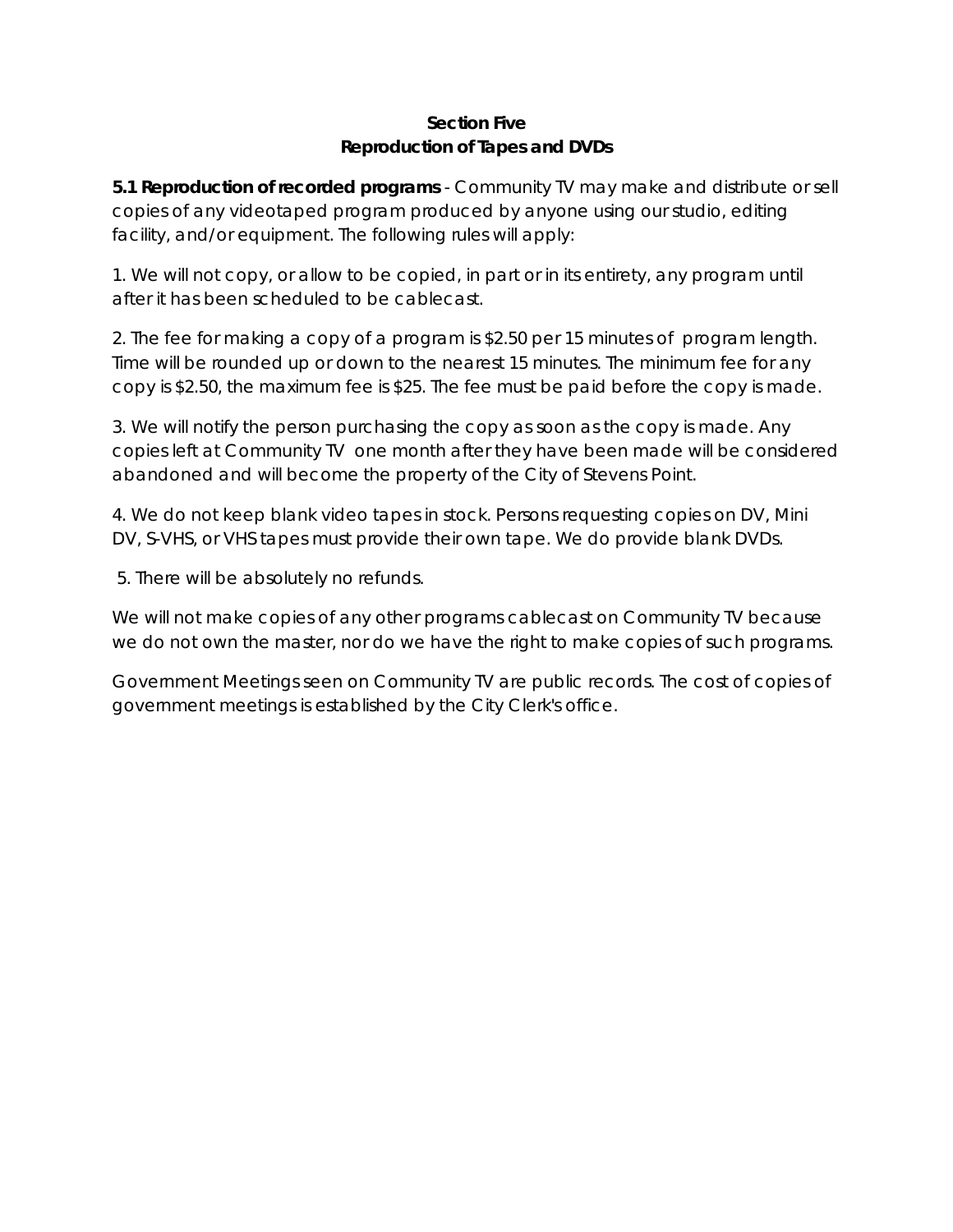#### **Section Six Disciplinary Actions**

**6.1 Disciplinary Actions** - Community TV reserves the right to refuse services on a temporary or permanent basis, or otherwise initiate suspensions of services, disciplinary actions, sanctions, or otherwise legal action against individuals or organizations interfering with or jeopardizing Community TV's operations or otherwise violating Community TV or city policies and procedures under which we provide training, equipment, facilities, channel time, and other services.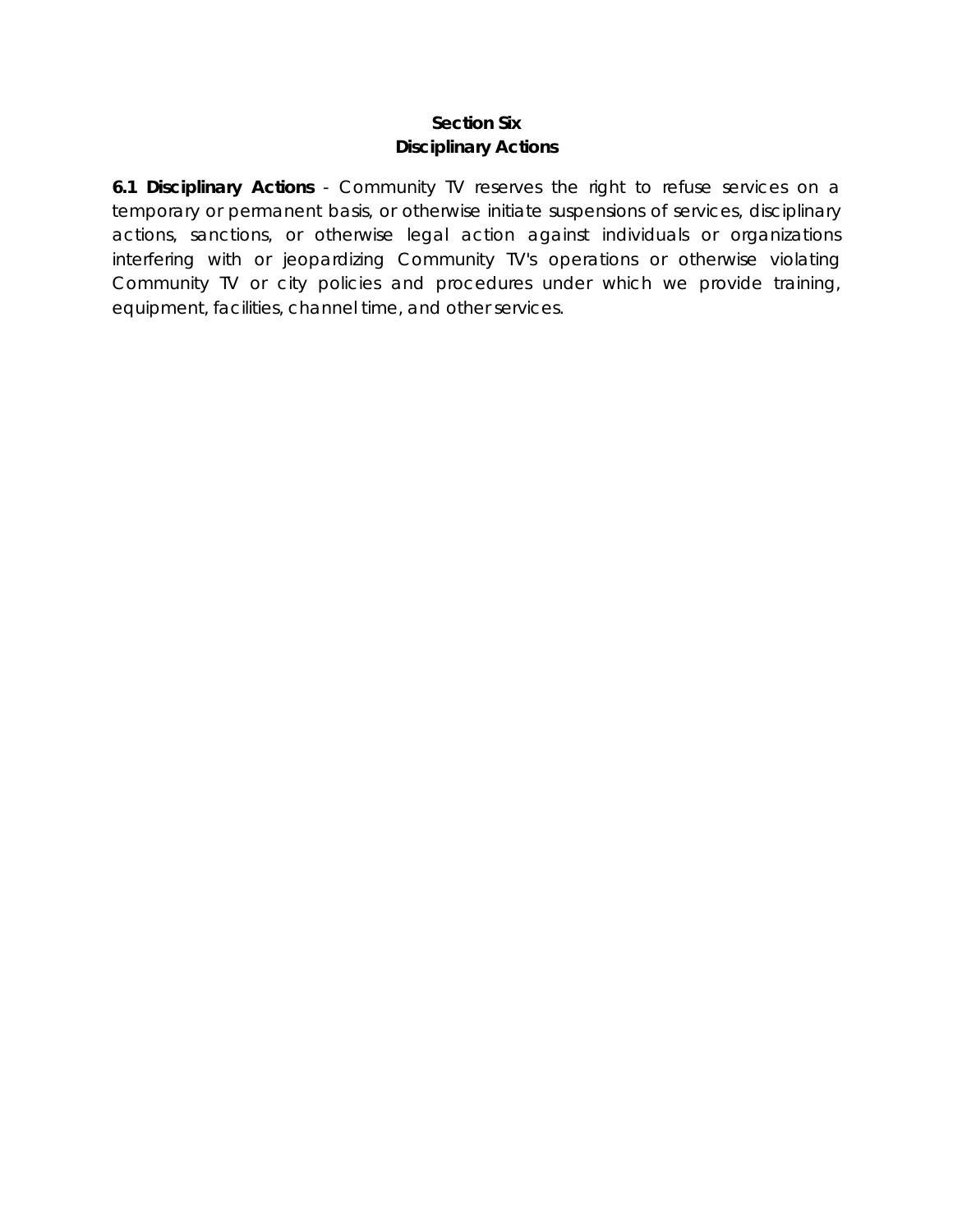#### **Section Seven Community Bulletin Board**

**7.1 Community Bulletin Board** - Community TV will maintain a computer generated Community Bulletin Board for the purpose of publicizing Community TV and City of Stevens Point programs and services, our cablecast schedule, agendas of units of government within our viewing area, public services of general community interest, a Calendar of Community Events, and more.

**7.2 Community Calendar** - Persons or organizations residing within our viewing area who wish to have an event publicized on the Community Calendar will submit a Community Calendar Entry Form via StevensPoint.com/TV no earlier than one month before the event and no later than two weeks before the event. Instructions printed on the form must be followed or the form may be discarded. Forms may be accepted less than two weeks before the event but we cannot guarantee it will get on the air with such short notice. Events publicized on the Community Calendar must be open to the general public and noncommercial or nonprofit in nature.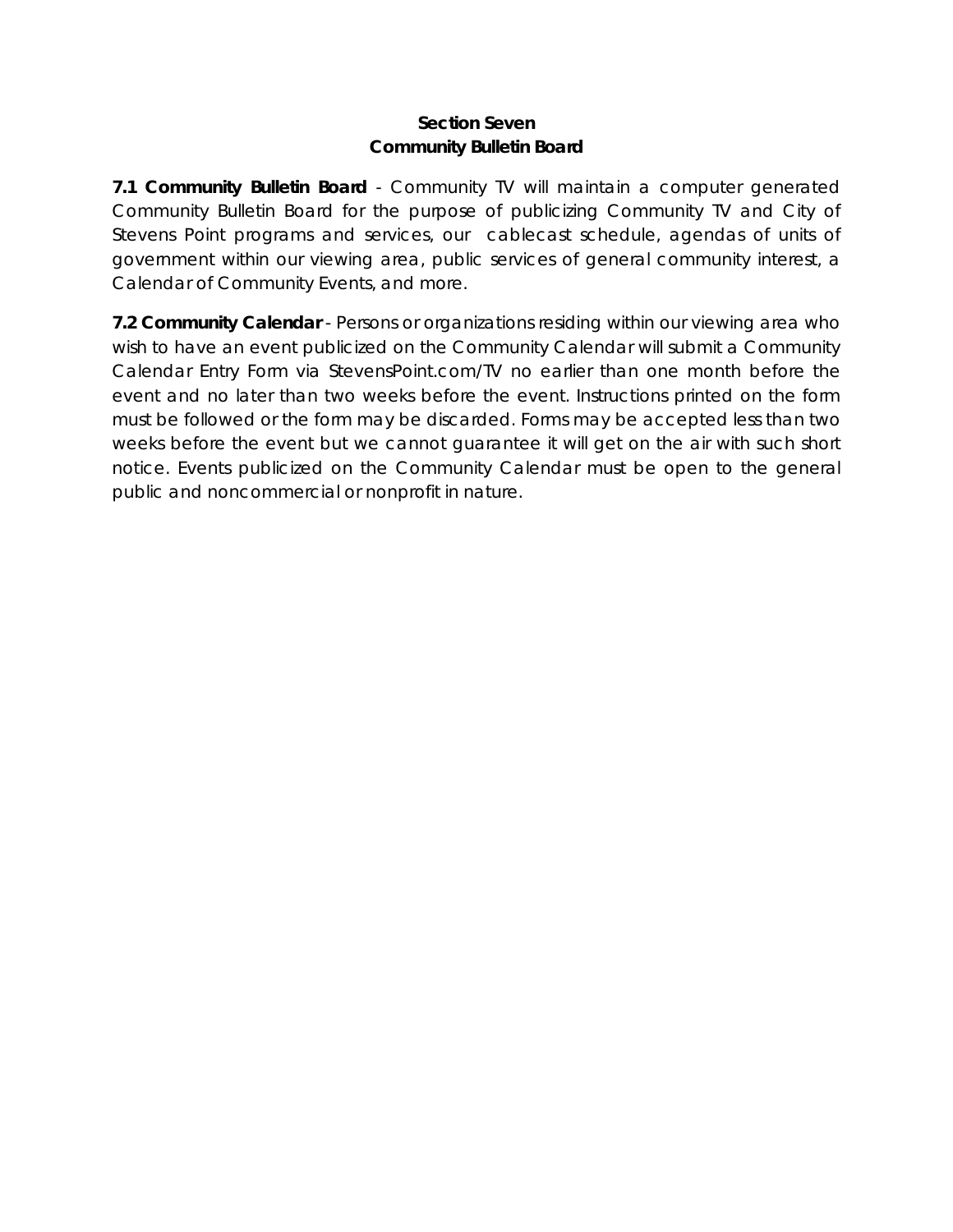## **Section Eight Other Policies and Procedures**

**8.1 Policies Not All-Inclusive -** The City of Stevens Point, its Community TV Coordinator, and other Staff may establish other rules, policies, and procedures as necessary to ensure fair and non-discriminatory public access to the Community TV channel, equipment, and facilities without regard to the content of programming.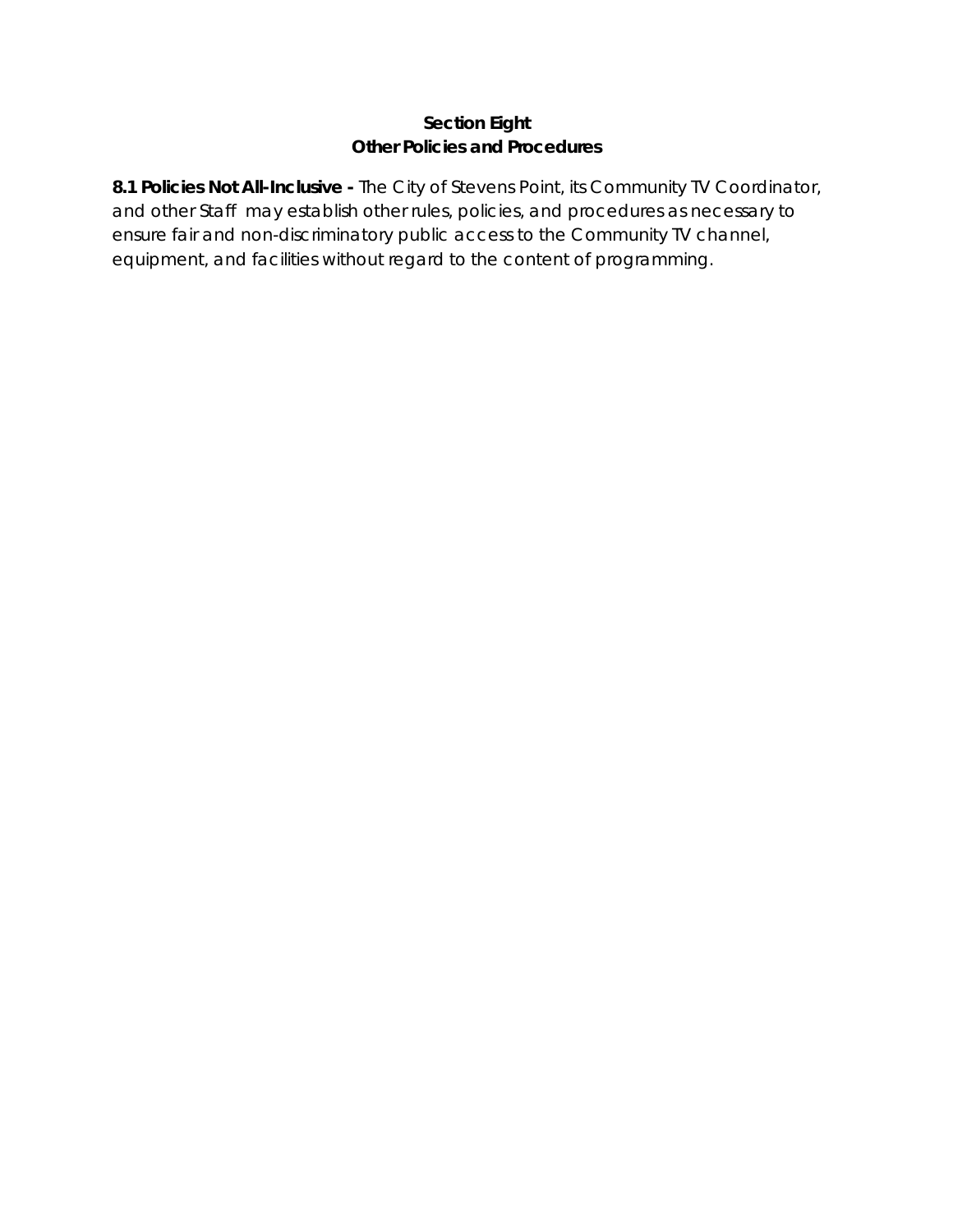#### Appendix A

#### FEDERAL COMMUNICATIONS COMMISSION

#### FACT SHEET



#### **CABLE TELEVISION FACT SHEET**

#### **PUBLIC, EDUCATIONAL, AND GOVERNMENTAL ACCESS CHANNELS ("PEG CHANNELS")**

Pursuant to Section 611 of the Communications Act, local franchising authorities may require cable operators to set aside channels for public, educational, or governmental ("PEG") use.

**Public** access channels are available for use by the general public. They are usually administered either by the cable operator or by a third party designated by the franchising authority.

**Educational** access channels are used by educational institutions for educational programming. Time on these channels is typically allocated by either the franchising authority or the cable operator among local schools, colleges and universities.

**Governmental** access channels are used for programming by organs of local government. In most jurisdictions, the franchising authority directly controls these channels.

PEG channels are not mandated by federal law, rather they are a right given to the franchising authority, which it may choose to exercise. The decision whether to require the cable operator to carry PEG channels is up to the local franchising authority. If the franchise authority does require PEG channels, that requirement will be set out in the franchise agreement between the franchising authority and the cable operator.

Franchising authorities may also require cable operators to set aside channels for educational or governmental use on institutional networks; i.e., channels that are generally available only to institutions such as schools, libraries, or government offices.

Franchising authorities may require cable operators to provide services, facilities, or equipment for the use of PEG channels.

In accordance with applicable franchise agreements, local franchising authorities or cable operators may adopt on their own, non-content-based rules governing the use of PEG channels. For example:

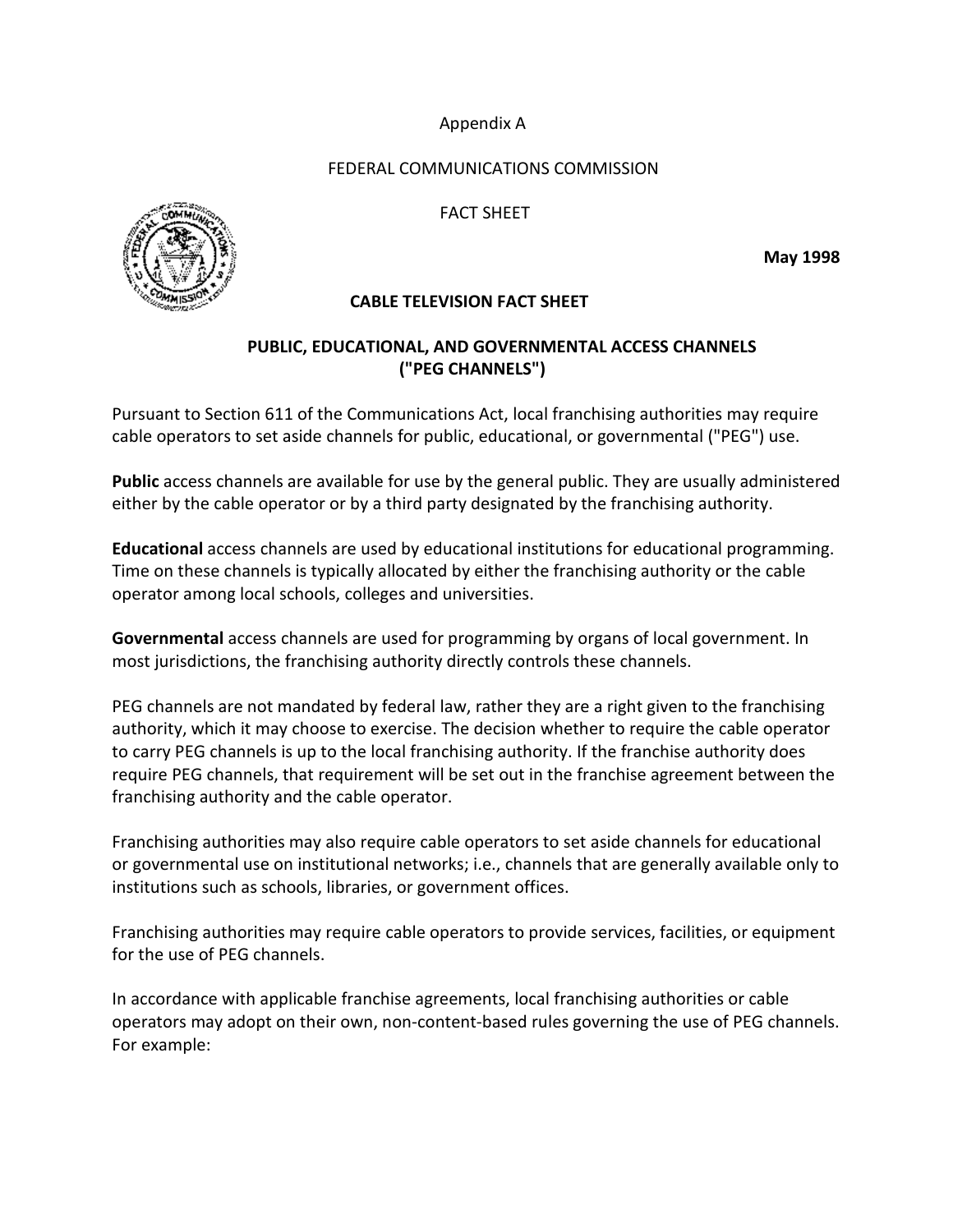- Rules may be adopted for allocating time among competing applicants on a reasonable basis other than the content of their programming.
- Minimum production standards may be required.
- Users may be required to undergo training.

Federal law permitted a cable operator to prohibit the use of a PEG channel for programming which contained obscene material, sexually explicit conduct, indecency, nudity, or material soliciting or promoting unlawful conduct. However, The U.S. Supreme Court determined that this law was unconstitutional. Therefore, cable operators may not control the content of programming on public access channels with the exception that the cable operator may refuse to transmit a public access program, or a portion of the program, which the cable operator reasonably believes contains obscenity.

PEG channel capacity which is not in use for its designated purpose may, with the franchising authority's permission, be used by the cable operator to provide other cable services. Franchising authorities are directed by federal law to prescribe rules governing when such use is permitted.

#### **For additional information:**

Any questions or comments about PEG channels on a particular system should be directed to the cable operator or the local franchising authority, and not to the Federal Communications Commission. The name and telephone number of your franchising authority should appear on your cable bill, or should be available through your cable operator. With very limited exceptions, the Federal Communications Commission is not responsible for enforcing the federal statute governing PEG channels.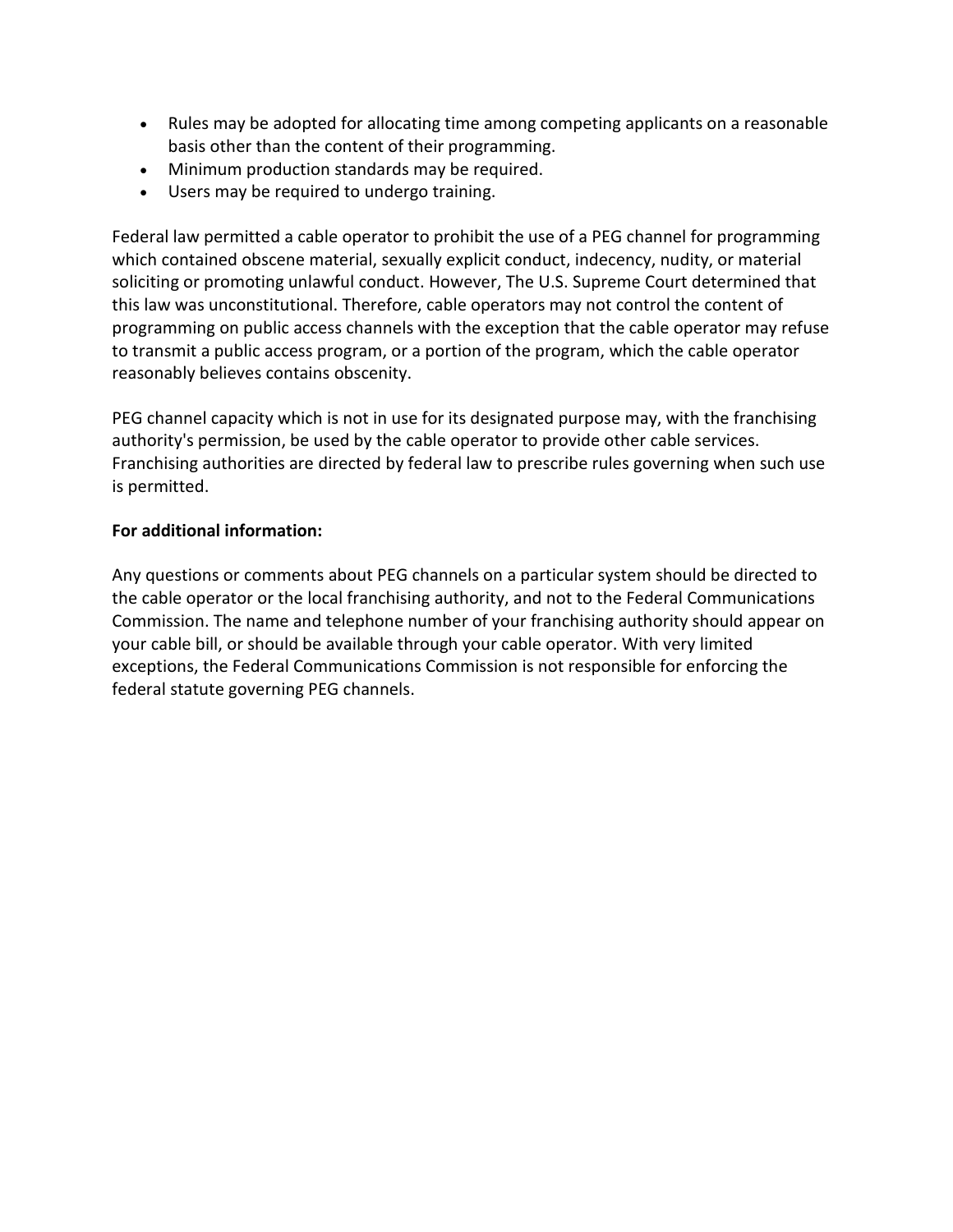# **Stevens Point Community Television Program Responsibility Form**

| Exact Program Length in Hours: Minutes: Seconds: ________________________________                                                                                        |  |
|--------------------------------------------------------------------------------------------------------------------------------------------------------------------------|--|
|                                                                                                                                                                          |  |
| If possible, you'd like us to play this program on or before (date): [10] and the manuscription of the possible, you'd like us to play this program on or before (date): |  |

**Before this program will be scheduled for playback, this form must be filled out completely and signed by a resident of the Stevens Point Community TV Viewing Area who is at least 18 years of age.**

1. Programs on video tape must be immediately preceded by at least five (5) seconds of recorded black. Programs on DVD need not have more than one (1) second of black before the program.

2. Programs on video tape must be immediately followed by at least five (5) seconds of recorded black. Programs on DVD need not have more than one (1) second of black at the end of the program.

3. Home-made video tapes must be cued to the very END of the program, at the very beginning of any recorded black. Professionally-produced video tapes can be rewound IF the exact length of the program in hours, minutes, and seconds is clearly written on the tape's spine label. If you are not sure if the program is professionally produced, assume it is not.

4. Videotapes and DVDs must not have anything else recorded on them before or after the program (for example, video of people milling around before and after your event started, or video of your feet as you walked around not realizing the recorder was on). If it's not black and you do not want it to be seen on TV, do not include it on your tape or DVD – talk to us about how to insert black over the top of unwanted video.

5. Video tapes must have no breaks in their control track (does not apply to DVDs).

6. Video tapes made from a recorder with adjustable speeds must be recorded in SP (Standard Play) speed.

**If your program does not meet these requirements,** talk to Community TV Staff before submitting the tape or DVD. Clearly print your name and phone number on the face label of the video tape or on the DVD if you want it back when we are done with it. It is your responsibility to pick up any tape or DVD left at Community TV within two weeks of the program's scheduled cablecast date. Any tape or DVD not picked up within two weeks will be considered abandoned and will be disposed of. Community TV assumes no responsibility for tapes or DVDs presented for cablecasting.

#### **Statement of Compliance**

 **I have read and understand this form** and understand that as producer/sponsor of the program described above I am responsible for the program's content. I understand that Community TV is required to keep for public record the names and addresses of all persons requesting TV time for a period of two years from this date.

 I have made all appropriate arrangements and obtained all appropriate clearances from broadcast stations, networks, music licensing organizations, performers, performers' representatives, and without limitation by the above list, any and all other persons as may be necessary for the authorization to edit and/or cablecast the material in this program on Community TV, on the servicing cable system.

 I hereby agree to indemnify, save, and hold harmless Community Television, the servicing cable system, and the City of Stevens Point and its employees from and against any and all liability, claim, judgment, action, loss, cost, damage, injury (including death) or expense (including attorney's fees), arising out of or resulting from the program or programs referred to herein.

Date: \_\_\_\_\_\_\_\_\_\_\_\_\_\_\_\_\_\_Signature of Applicant: \_\_\_\_\_\_\_\_\_\_\_\_\_\_\_\_\_\_\_\_\_\_\_\_\_\_\_\_\_\_\_\_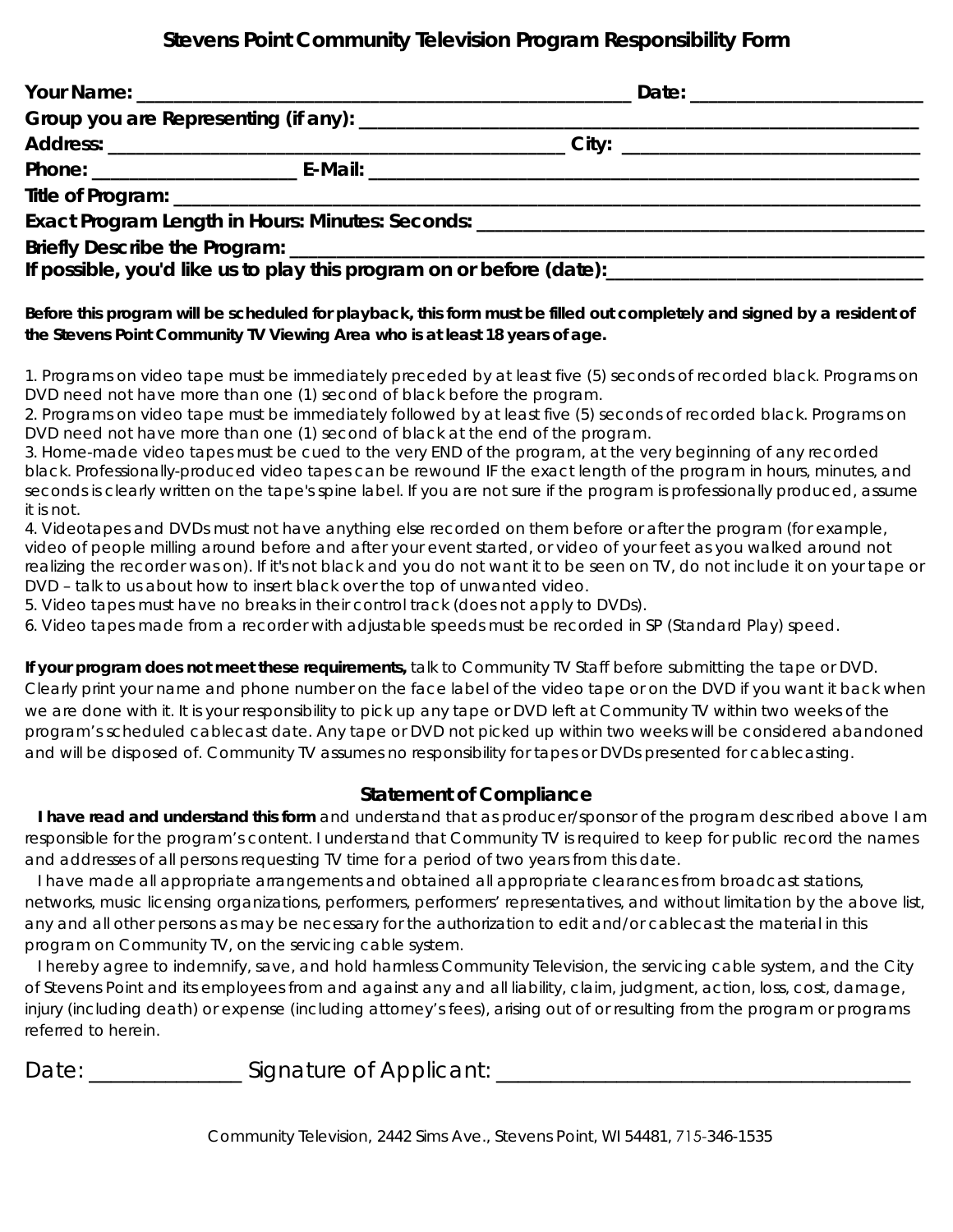# **Community Television Equipment Checkout Agreement**

| <b>Name</b>                            | Date |
|----------------------------------------|------|
| Address_____________________           |      |
| City, State, Zip______________________ |      |
|                                        |      |
|                                        |      |
| Name of program:                       |      |

 Community Television's equipment is the property of the City of Stevens Point. Equipment may be used only by residents of, or legal representatives of organizations residing in, the City of Stevens Point for producing programs to be cablecast on Community TV. The borrower must be at least 18 years of age to check out equipment. Proof of residency and age must be presented to Community TV Staff. Equipment must be used in accordance with Community TV policies. Equipment must be picked up and returned as arranged by Staff.

 A security deposit of \$100 is to be paid to Community Television in the form of cash or check before equipment leaves the premises.

. I, the undersigned, hereby agree to return the equipment listed in this agreement in the same condition it was in when removed from the premises of Community Television, 2442 Sims Avenue, Stevens Point, Wisconsin.

 If the equipment is not returned in the same condition it was received by me, or if it returned and subsequently found to be damaged, Community Television may, at its option, cause me to repair or replace it, and at the City of Stevens Point's option, debit the security deposit paid by me.

| Signed_                                                                                   |  |                                                                                                                                             |
|-------------------------------------------------------------------------------------------|--|---------------------------------------------------------------------------------------------------------------------------------------------|
|                                                                                           |  | Equipment Checked Out (to be filled in by Staff)                                                                                            |
| the control of the control of the control of the control of the control of the control of |  | <u> 1989 - Johann Stoff, amerikansk politiker (* 1908)</u>                                                                                  |
|                                                                                           |  | *Camcorder includes: Case, 2 batteries, light, and AC adaptor with cord.                                                                    |
| Check Out Date _______<br>Check In Date _______                                           |  | Staff Initials _____ User Signature __________________<br>Staff initials ______ Comments: ______________________                            |
| Check Out Date _______<br>Check In Date ______                                            |  | Staff Initials _____ User Signature ___________________<br>Staff initials ______ Comments: ________________________                         |
| Check Out Date _______<br>Check In Date _______                                           |  | Staff Initials _____ User Signature ____________________                                                                                    |
| Check Out Date _______<br>Check In Date _______                                           |  | Staff Initials _____ User Signature ____________________<br>Staff initials ______ Comments: ______________________                          |
| Check Out Date _______<br>Check In Date ______                                            |  | Staff Initials _____ User Signature ____________________<br>Staff initials ______ Comments: _______________________                         |
| Check In Date _______                                                                     |  | Check Out Date _________ Staff Initials _____ User Signature ___________________<br>Staff initials ______ Comments: _______________________ |